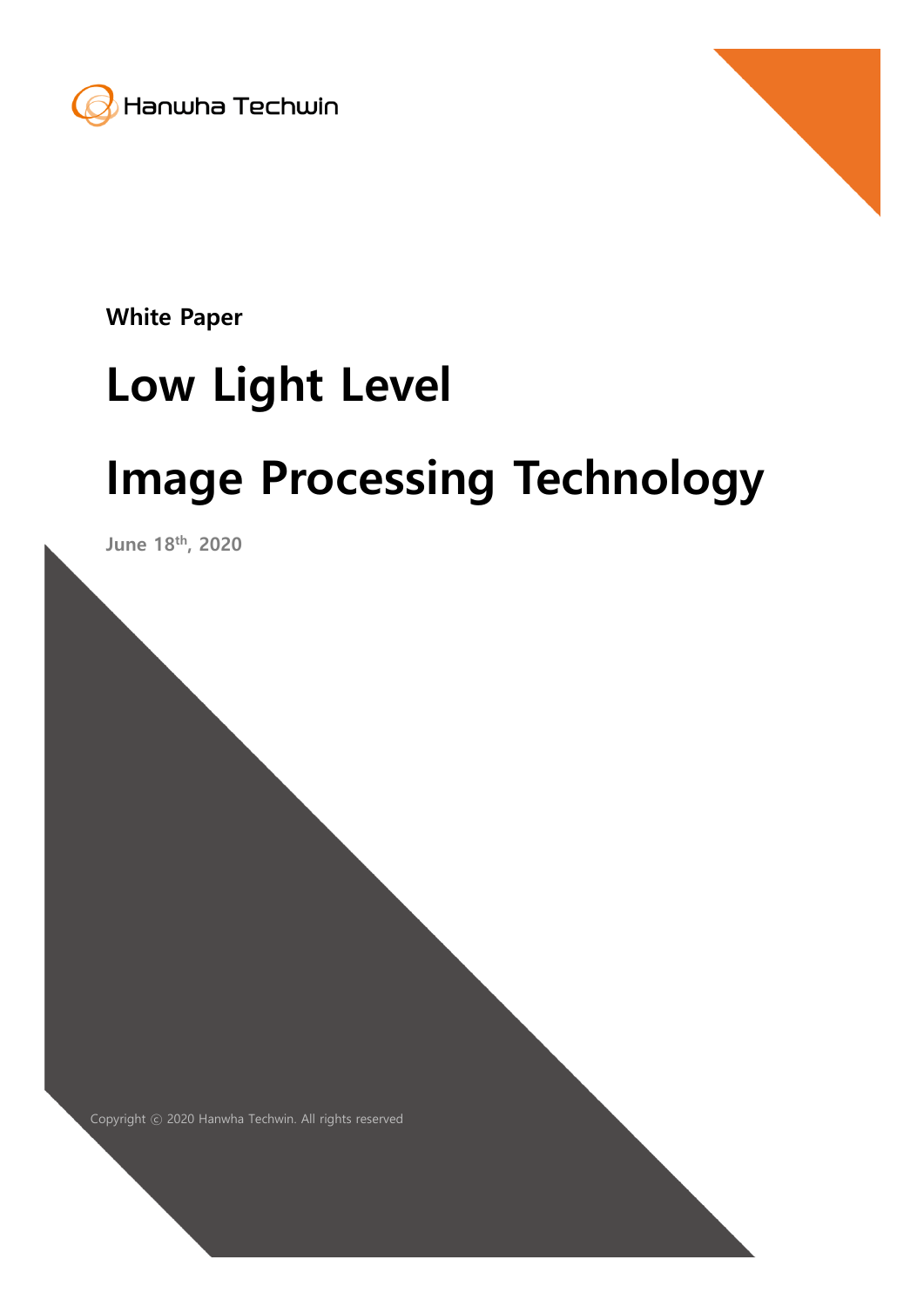### 1. Preface

### 2. Key Elements of Low Light Performance

### 3. WisenetX Low Light Technology

- 3. 1. Low Light Specialized Lens
- 3. 2. SSNR (Smart Super Noise Reduction)
- 3. 3. Low Light Image Enhancement Technology
- 3. 4. Noise Reduction Function Settings

#### 4. Conclusion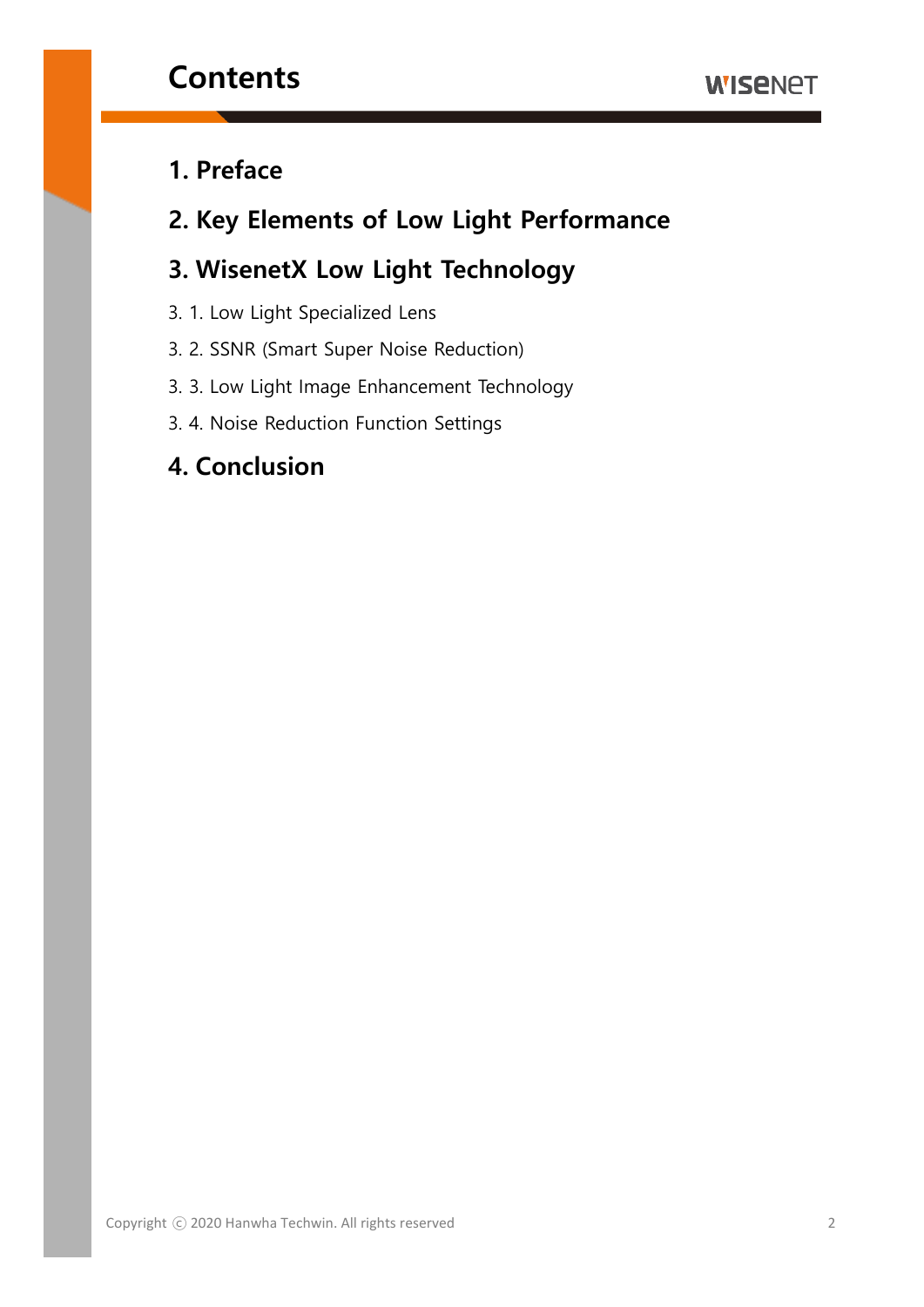## 1. Preface

Noise occurred in the captured image can be classified into a Temporal Noise that noise changes over the time and a Fixed Pattern Noise that noise occurs in a fixed form. Temporal Noise occurs due to irregular motion generated from the heat of electrons inside the semiconductor, and the size is proportional to the absolute temperature. Fixed Pattern Noise occurs due to the spatial property variation generated between pixels close to each other.

In low light environments, if gain level is increased in order to raise sensitivity in low light environments, noise is amplified as much as signal is amplified. In extreme low light environment where the amount of light is insufficient, noise remains the same while the components of image signals decrease, resulting in greater noise effects. This noise degrades the image discrimination power and increases the size of the data when compressing image which causes reduction of transmission and storage efficiency.

Generating high quality images in low light conditions is a fundamental and essential element of video surveillance camera, and noise reduction technology is especially important for network based video surveillance camera in order to provide transmission and storage efficiency.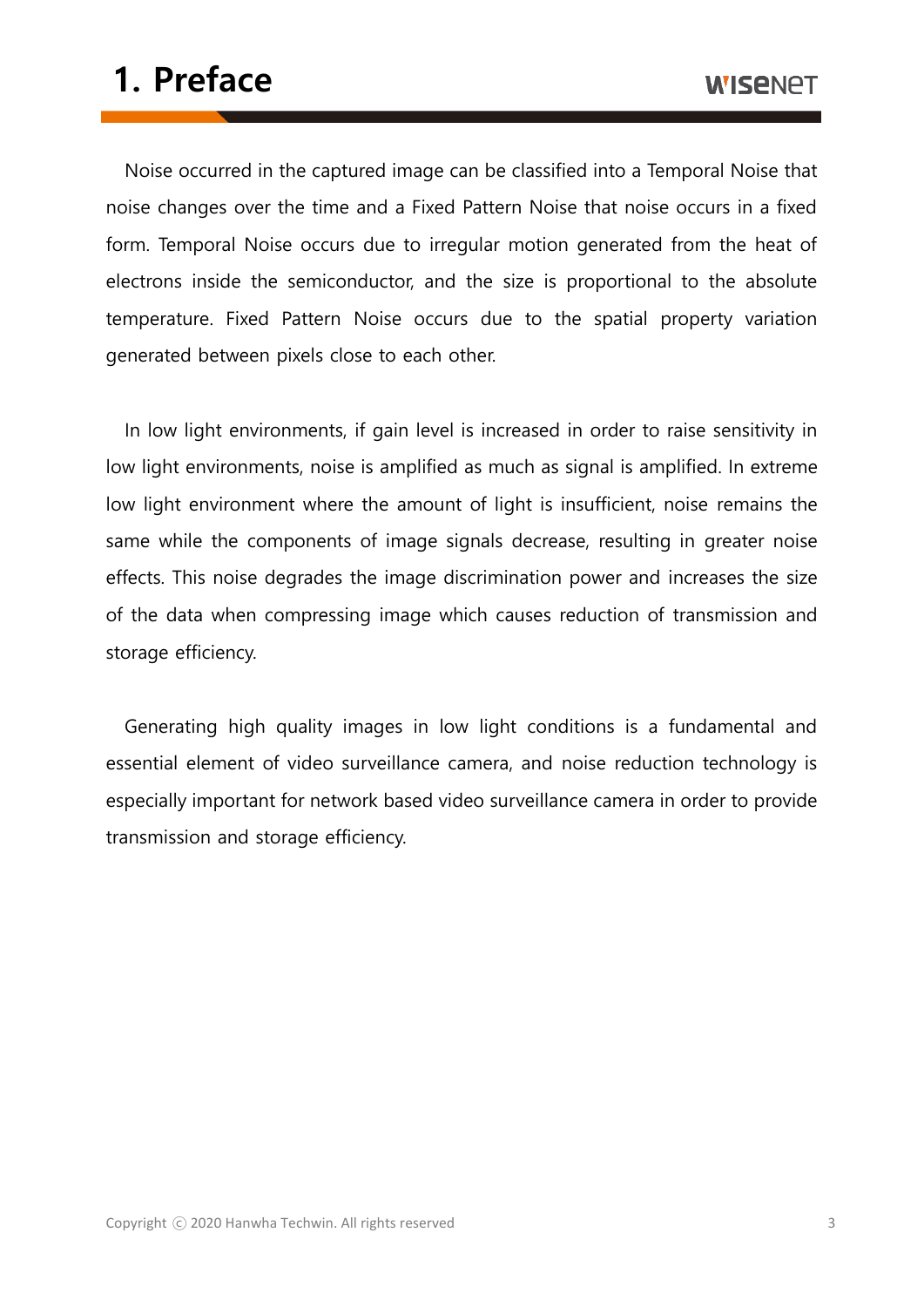### 2. Key Elements of Low Light Performance WISENET

To generate high quality images in low light conditions, the following three elements are necessary.

First, it is key to design a lens capable of delivering as much light as possible from low light environments to the sensor, with minimum loss. This includes ensuring the lens has a small F-Stop number (large aperture opening), to provide the advantage of gathering more light to generate high quality images in low light conditions. Hanwha Techwin's own accumulated optical design technology made it possible to achieve the world's best F0.94 lens design technology for ultra-low light camera.

Second, it is necessary to have a high sensitivity sensor which reacts well, even in low light environments. The sensor industry has been introducing High Conversion Gain (HCG) technology and Backside Illumination (BSI) technology to improve sensor sensitivity. Furthermore, larger sensors, and larger pixels will result in better sensitivity. This is due to the fact that a sensor with a greater surface area per pixel has greater sensitivity, as more light is able to impinge each pixel.

Hanwha Techwin's extraLUX series, a family of WisenetX series, is featured with 1/1.9" sensor that has outstanding sensitivity and Signal to Noise Ratio (SNR) to provide excellent performance for low light environments.

Third, high complexity image processing technology is required. When generating an image in low light conditions, the sensor may increase the gain level to amplify the image signal. During this amplification, the noise contained within the image signal is also amplified. Noise is an image decrease the image quality and increases the image data size which in turn hinders transfer and storage efficiency.

Therefore, it is necessary to effectively eliminate noise using image processing technology.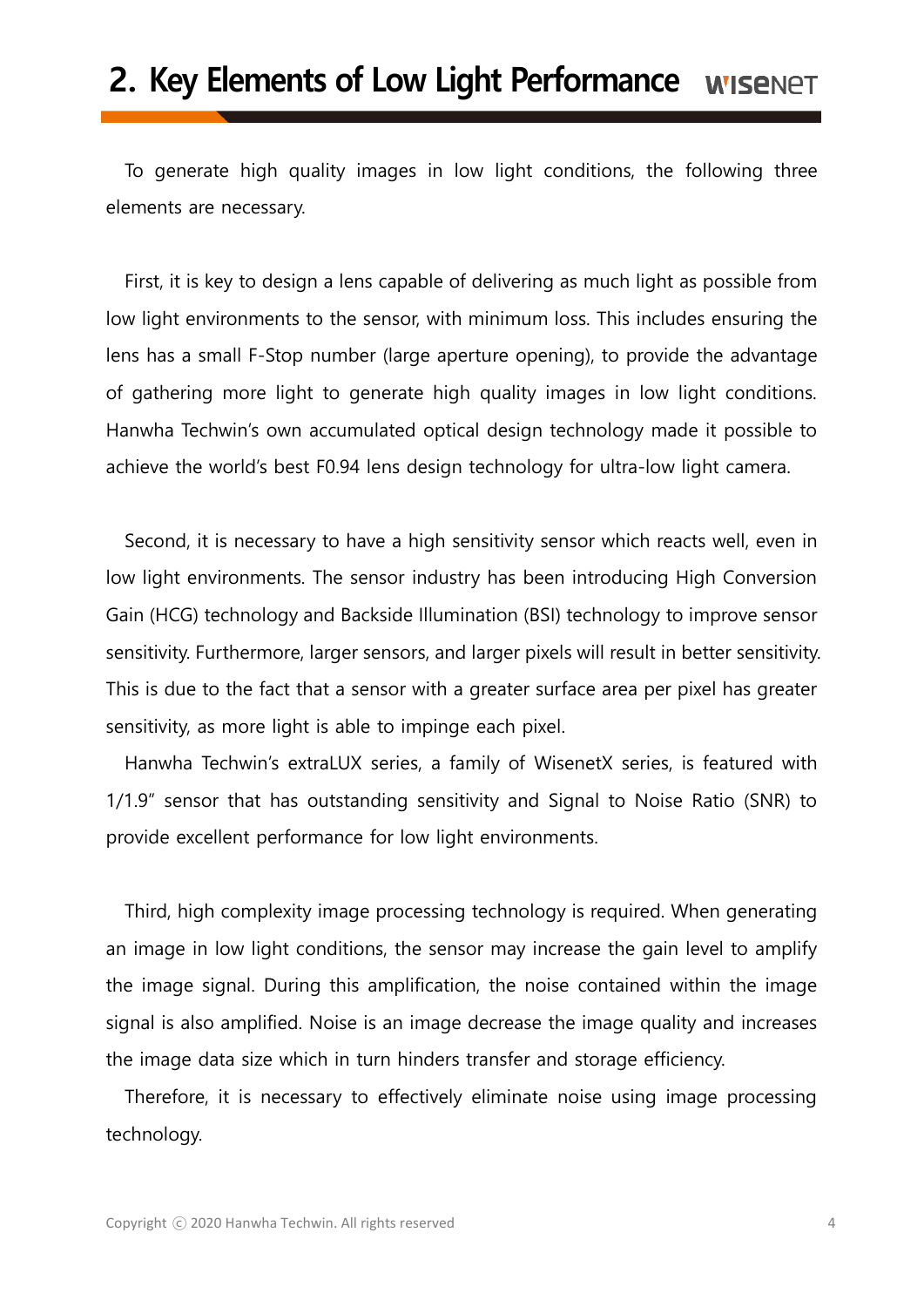There are many image processing methods designed to reduce noise, and they can be classified as 2-DNR (2-Dimensional Noise Reduction) and 3-DNR (3 dimensional Noise Reduction). 2-DNR is also known as "Spatial Noise Reduction" and it refers to the method that utilizes only the current frame to reduce noise present. On the other hand, 3-DNR, also known as "Spatio-temporal Noise Reduction," utilizes the current frame as well as the previous frame to reduce noise in the video. If no movement is detected from the comparison with the previous frame, it uses low pass filtering to reduce noise, and if movement is detected, it executes 2-DNR, which only uses the current frame. In general, 3-DNR noise reduction performs better than 2-DNR, but in case it fails to accurately detect movement, it can produce an afterimage, or motion blur.

Based on many years of experience in the image processing industry, Hanwha Techwin has developed a high performance noise reduction technology and an image correction technology which maintains brightness, color reproducibility and sharpness in extreme low light environments. These technologies are so called Smart Super Noise Reduction (SSNR) technology. Hanwha Techwin's SSNR is an advanced spatio-temporal noise reduction technology optimized for video surveillance cameras.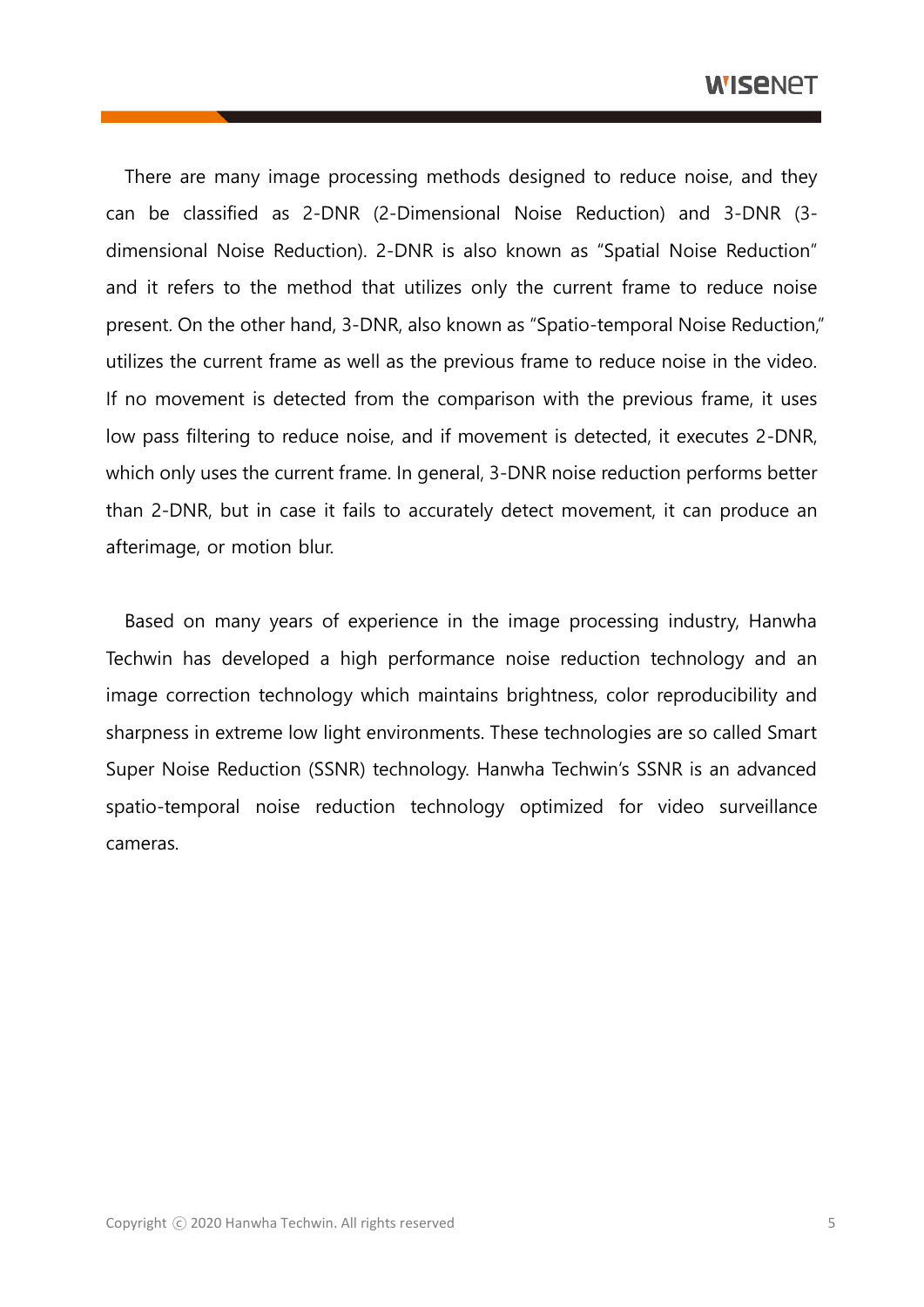### 3. 1. Low Light Specialized Lens

Not like the lens used in general digital camera and camera camcorder, the lens used in cameras for video surveillance are typically taking IR corrected lens to match day/night focus and bright lens with low F value in consideration of the dark conditions.

WisenetX series is featured with Infra-red (IR) correction lens as a basic option, and WisenetX extraLUX series is featured with world's best level F.94 lens which is selfdeveloped. In low light environment, lens with low F value has more advantages for image quality, but bright lens with low F value brings design difficulties as well.

One of the difficulties of optical lens design is, as the size of lens aperture increases, it gathers lights more correctly but the anastigmatic area increases as well. The other difficulty is the structural difficulty of managing alignment of the lens and sensor when the depth of focus becomes shallow.

Hanwha Techwin's accumulated optical design know-how enabled to overcome the difficulties by developing F 0.94 lens which the lens delivers more lights to the sensor in low light environments with less noise, offering color image surveillance in most night-time environments with wider range of image information.



Image 1. E.g. Image of lens design for correction of various incident angles of light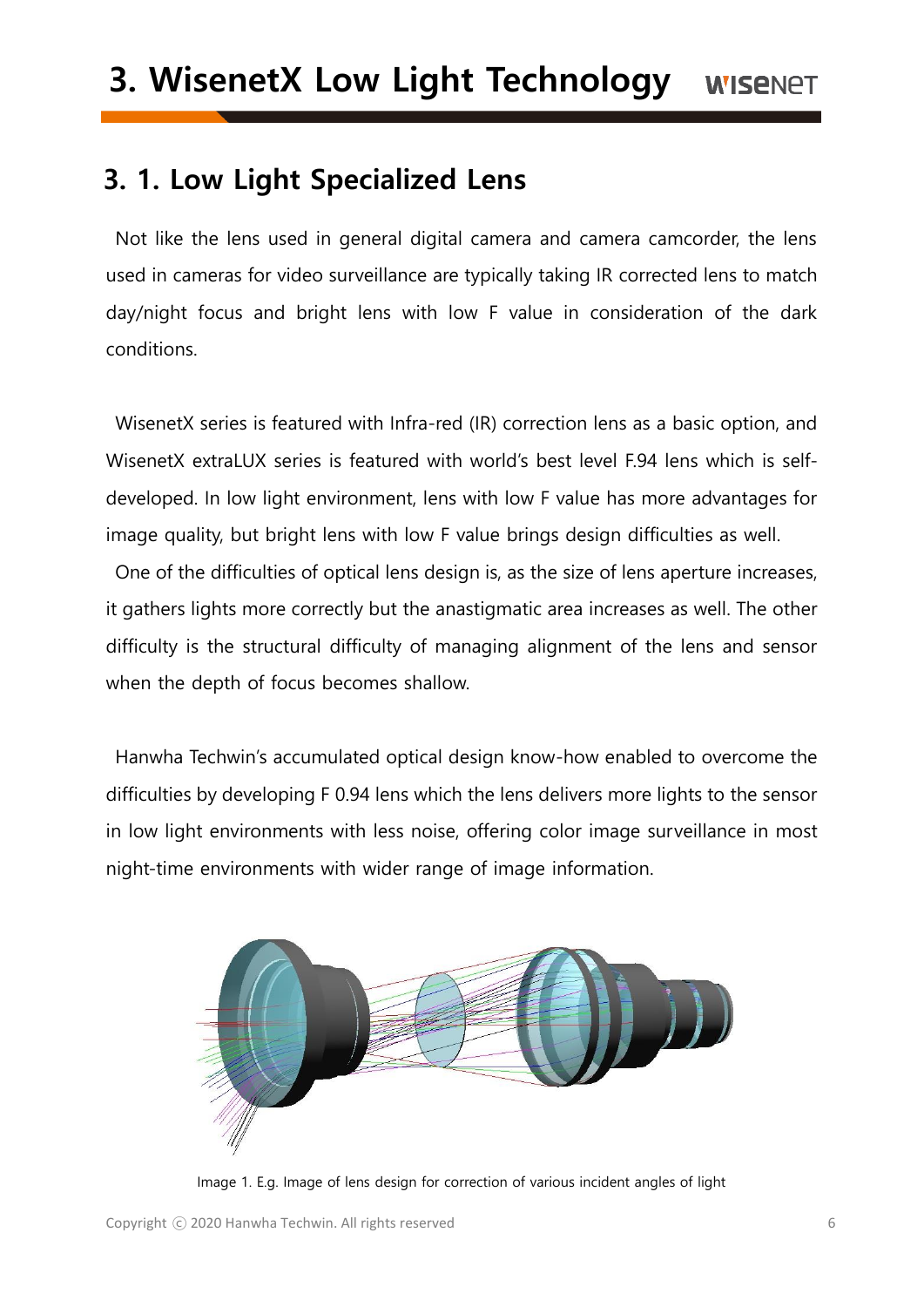### 3. 2. SSNR (Smart Super Noise Reduction)

The performance of SSNR (Smart Super Noise Reduction) applied to WisenetX series has been improved with the addition of AMD (Adaptive Motion Detection) and its own Pattern Matching technology optimized for dim-lit environment.

The AMD technology compares the incoming video input and previous frames to analyze any motion, and by calculating the probability of whether it is motion or not, 2-DNR, which is based on pattern matching, is applied to any area with motion detected in order to provide a clear image without any afterimages.

3-DNR is applied to areas without movement to not only remove noise but also to restore information lost due to noise and physical limitations. Through doing so, the image will contain accurate information which was not clear in the original frame. Furthermore, with Wise NR, the image is encoded with a low bit rate allowing the image to retain its clear image quality even when being transferred and stored efficiently.



Image 2. Conventional (left) and Wisenet7 (right) Noise reduction technology comparison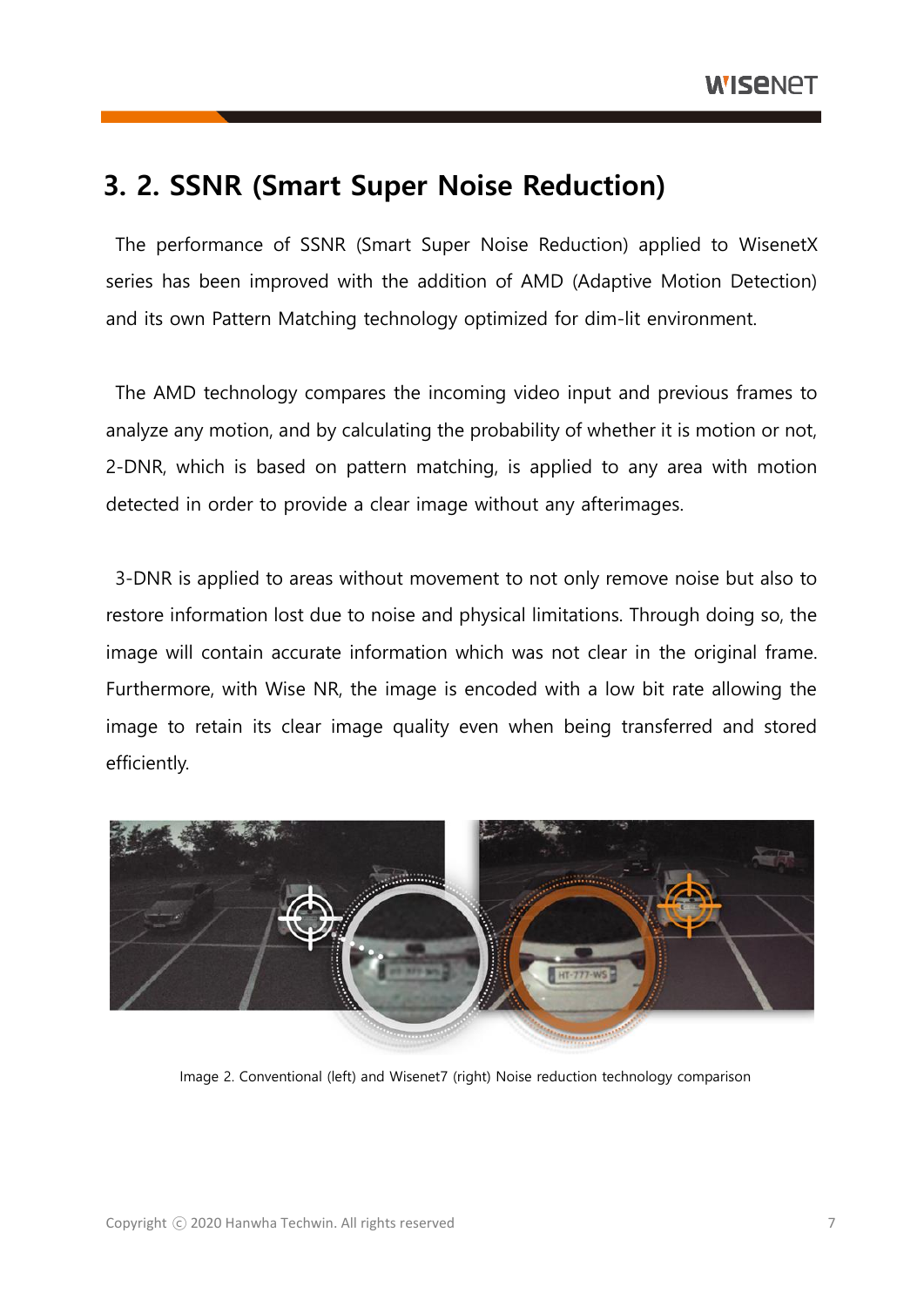### 3. 3. Low Light Image Enhancement Technology

Noise is greatly increased with respect to signal components as it goes into the extreme low light environments, and the critical nature of the applied sensor become clear, so that the reduction of dark discrimination power and the saturation occur as well as the data amount increase occur. Also, afterimage (motion blur) may get intensified when noise reduction is applied because of the small signal components and noise as a side effect.

Therefore, it is essential to have analysis of installation environments or scene changes, and obtain technologies for lens, sensor, noise reduction and Image Signal Processor (ISP) management in order to remove noise and maintain transmission performance, color reproducibility and image sharpness while securing visible sensitivity in extreme low light environments.

Hanwha Techwin has Exposure Control technology that optimizes noise in visible brightness range by calculating exposure value, ISP Control technology to ensure color reproducibility in low light environments, and technology that removes color noise occurred in signal processing.

Furthermore, Hanwha Techwin also has technology that corrects dark discrimination reduction caused by nonlinear response of the sensor by using Non-Linear Gain, technology that decreases bandwidth greatly in static scenes by using motion data, and technology that controls edge shapes (the intensity of the edge and the number of pixels occupied by the edge) to maintain the bandwidth.



Image 3. Nighttime Color Image Comparison between Previous Model (left) and WisenetX series (right)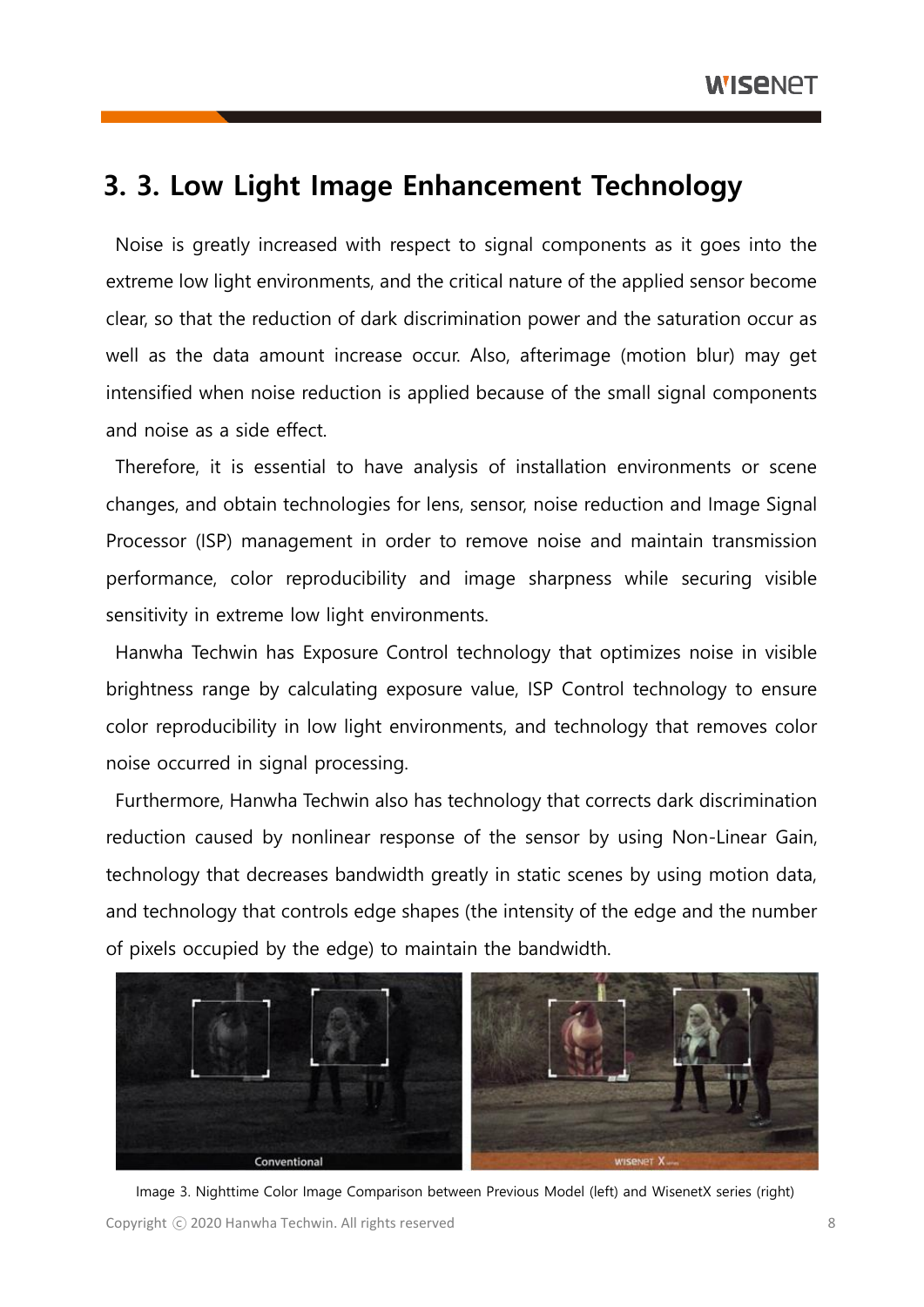### 3. 4. Noise Reduction Function Settings

Hanwha Techwin's noise reduction function SSNR (Smart Super Noise Reduction) can customize the noise reduction level.

SSNR features three options: Off, On and Wise NR. It is recommended to use "On" in environments with lots of movement and "Wise NR" in environments with-medium low movement. The SSNR 2D level modifies spatial noise filtering level, and the SSNR 3D level modifies the temporal noise filtering level.

| <b>WISENET</b>                                                                              |                            | $\mathbf{z}$                                 | ٠                              |                                            | XNP-9300RW admin (2) Help         |  |
|---------------------------------------------------------------------------------------------|----------------------------|----------------------------------------------|--------------------------------|--------------------------------------------|-----------------------------------|--|
| III Basic                                                                                   | $\epsilon$<br>Camera setup |                                              |                                |                                            |                                   |  |
| + PTZ                                                                                       | $\epsilon$                 |                                              |                                |                                            |                                   |  |
| Video & Audio<br>Video setup<br>Camera setup<br>Location setup<br>Smart codec<br>WiseStream | 2020-06-04 01:28:13        | 2020-06-04 01:26:59                          |                                |                                            |                                   |  |
| m Network                                                                                   | $\epsilon$                 |                                              |                                |                                            |                                   |  |
| # Event                                                                                     | $\epsilon$                 |                                              |                                |                                            |                                   |  |
| $\Box$ Analytics                                                                            | $\epsilon$                 |                                              |                                |                                            |                                   |  |
| o System                                                                                    | $\epsilon$                 |                                              |                                |                                            |                                   |  |
| <b>O</b> Open platform                                                                      | $\epsilon$                 | After                                        |                                | Before                                     |                                   |  |
|                                                                                             | <b>Comparison view</b>     | $\sqrt{2}$ Show<br>Refresh                   |                                |                                            |                                   |  |
|                                                                                             | Type<br>Sensor mode        | Global                                       | Preset                         |                                            |                                   |  |
|                                                                                             | Image preset mode          | 30 fps<br>User-defined preset 1              |                                | $\check{~}$<br>$\blacktriangleright$ Reset |                                   |  |
|                                                                                             | SSDR                       | White balance                                | Backlight                      | Exposure                                   | Day/Night                         |  |
|                                                                                             | Special                    | OSD                                          | Focus                          | Heater                                     | $\ensuremath{\mathsf{IR}}\xspace$ |  |
|                                                                                             |                            |                                              |                                |                                            |                                   |  |
|                                                                                             | <b>Brightness</b>          | $\Box$                                       | $\overline{+}$                 | $(1 - 100)$<br>50                          |                                   |  |
|                                                                                             | Minimum shutter            | 1/30<br>$\check{~}$<br>$\check{}$<br>1/12000 |                                |                                            |                                   |  |
|                                                                                             | Maximum shutter            |                                              |                                |                                            |                                   |  |
|                                                                                             | Prefer shutter             | 1/200                                        |                                | $_{\rm v}$                                 |                                   |  |
|                                                                                             | Anti flicker               | Off                                          |                                | $\check{~}$                                |                                   |  |
|                                                                                             | SSNR                       | on                                           |                                | $\check{~}$                                |                                   |  |
|                                                                                             | SSNR 2D level              | 12                                           |                                | $\check{~}$                                |                                   |  |
|                                                                                             | SSNR 3D level              | 12                                           |                                | $\check{~}$                                |                                   |  |
|                                                                                             |                            | <b>CANTON</b>                                |                                |                                            |                                   |  |
|                                                                                             | Iris F-No                  | F1.6                                         |                                | i,                                         |                                   |  |
|                                                                                             | AGC                        | MaxGain                                      |                                | $\check{~}$                                |                                   |  |
|                                                                                             | Level (Manual)             | $-$ 0                                        |                                | db $(1 - 60)$<br>1.1                       |                                   |  |
|                                                                                             | Level (Max gain)           | $\Box$                                       | $\bullet$ +                    | db $(30 - 60)$<br>60                       |                                   |  |
|                                                                                             | <b>Activation time</b>     | @ off                                        | $\bigcirc$ Only scheduled time |                                            |                                   |  |
|                                                                                             |                            |                                              | Apply<br>Cancel                |                                            |                                   |  |

#### Image 4. SSNR Function Settings

- Menu Path : Camera Web Viewer → Setup → Audio & Video → Camera Setup → Exposure
- An excessively high 2D level can cause image quality degradation during noise reduction.
- An excessively high 3D level can produce an afterimage (motion blur) on moving objects.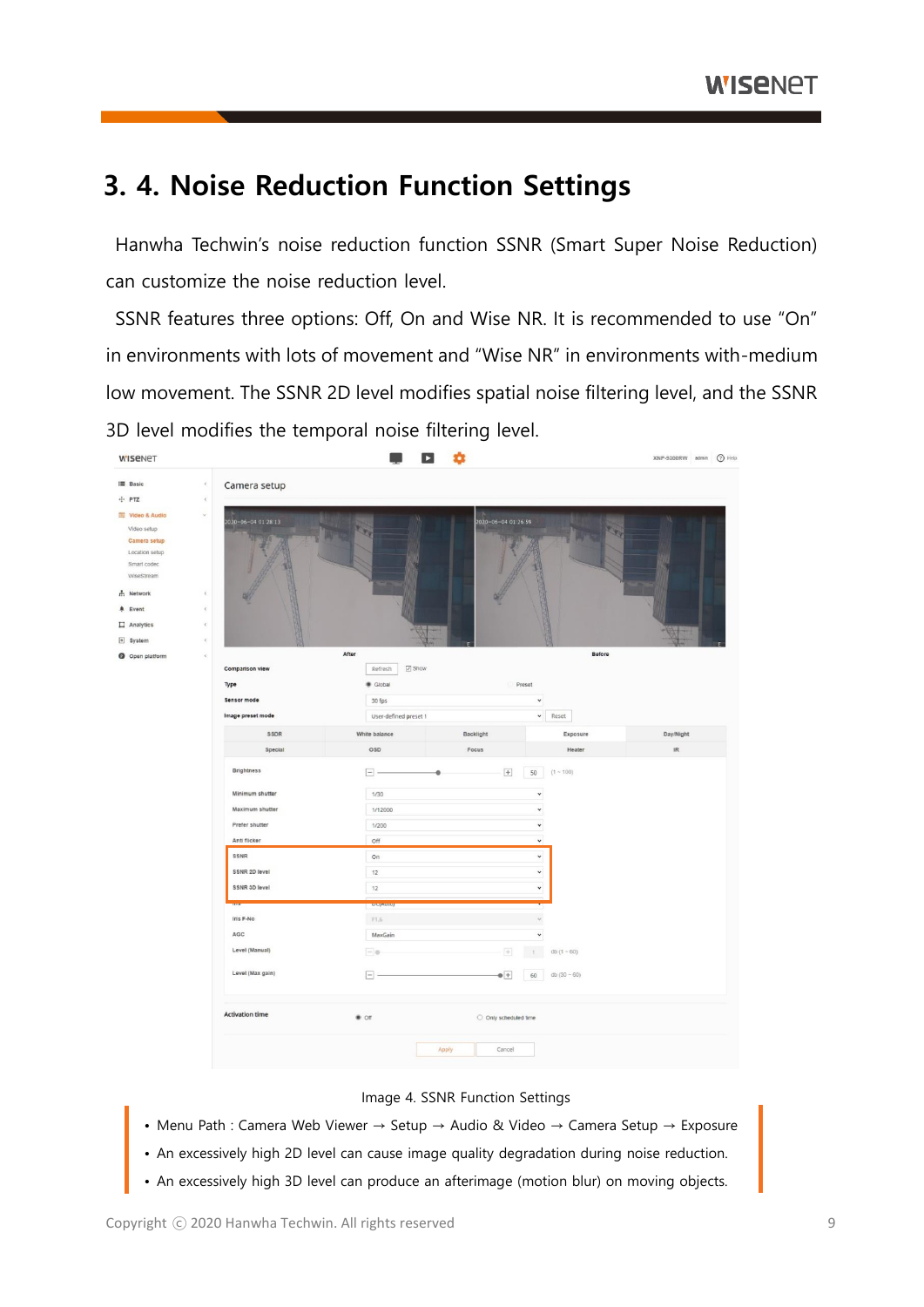## 4. Conclusion

Through SSNR which is the unique low light image process technology, Hanwha Techwin is able to provide clear color images in dark environments with limited light by effectively reducing noise, which is inevitable in low light level images, and by minimizing the afterimage (motion blur) of objects. Furthermore, with noise reduction applied, the image data size can be significantly reduced compared to images with high level noise in low light level conditions allowing efficient storage and network transmission.



Image 5. Nighttime Color Image Comparison between Previous Model (top/1/2.8 " 2M, F1.4) and WisenetX extraLUX series XNO-6085R (bottom/1/1.9" 2M, F 0.94)